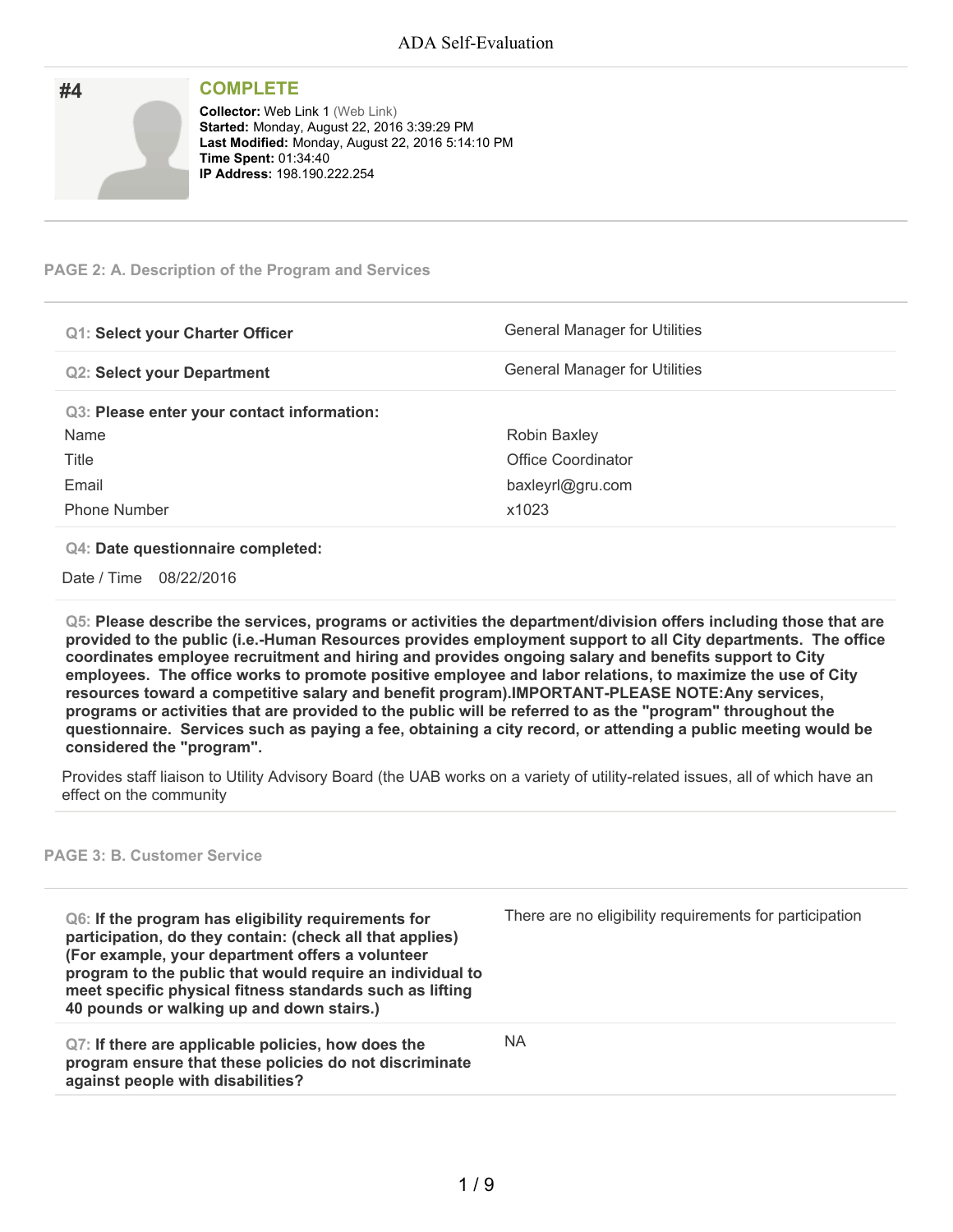| Q8: Is there a formal policy in place to respond to<br>requests from the general public for sign language, oral<br>and cued speech interpreters, or other modifications to<br>the program to allow people with disabilities to<br>participate?                                                               | Yes,<br>If yes, please describe and list the written policy:<br>This hasn't arisen for me but I would follow the same<br>policy set forth by the Clerk's office for City<br><b>Commission meetings</b>           |
|--------------------------------------------------------------------------------------------------------------------------------------------------------------------------------------------------------------------------------------------------------------------------------------------------------------|------------------------------------------------------------------------------------------------------------------------------------------------------------------------------------------------------------------|
| Q9: Does the program have standard operating<br>procedures in place to include a person with<br>disabilities? [For example, allowing a service animal into<br>a facility, allowing someone to bring a personal<br>attendant with them to a recreation class or moving an<br>event to an accessible location] | Don't Know                                                                                                                                                                                                       |
| Q10: Is the program staff that interacts with the<br>publictrained on the correct procedures to follow when a<br>person requests an interpreter?                                                                                                                                                             | <b>No</b>                                                                                                                                                                                                        |
| Q11: How much notice is required to provide an<br>accommodation request?                                                                                                                                                                                                                                     | Don't know - have not completed such a request                                                                                                                                                                   |
| Q12: Do you track accessibility requests for the<br>program?                                                                                                                                                                                                                                                 | No                                                                                                                                                                                                               |
| Q13: Does the program charge an additional fee for<br>modifying the program for a person with disabilities?                                                                                                                                                                                                  | Don't Know                                                                                                                                                                                                       |
| Q14: Are there any hard copy or digital forms required<br>for admission or participation in the program (i.e. tests,<br>applications, registration forms, etc.)?                                                                                                                                             | Yes,<br>If yes, please list the forms:<br>Applications for board membership                                                                                                                                      |
| Q15: Do the forms contain a notice that the City does not<br>discriminate against people with disabilities?                                                                                                                                                                                                  | <b>No</b>                                                                                                                                                                                                        |
| Q16: Is an interview required prior to an applicant's<br>admission to the program?                                                                                                                                                                                                                           | No                                                                                                                                                                                                               |
| Q17: When hiring temporary or permanent employees,<br>does the program consistently use selection criteria that<br>does not discriminate based on disability?                                                                                                                                                | Don't Know                                                                                                                                                                                                       |
| Q18: Does the program ensure individuals with<br>disabilities are allowed the opportunity to participate as<br>members of any program associated citizen's advisory<br>boards or committees?                                                                                                                 | Yes,<br>If yes, please explain the process to ensure<br>opportunities are provided.<br>The UAB is recruited by the Clerk's office and chosen<br>by the City Commission so any standards would be<br>set by them. |
| Q19: Are individuals with disabilities currently serving<br>on any of the program's advisory boards or<br>committees?                                                                                                                                                                                        | <b>No</b>                                                                                                                                                                                                        |

**PAGE 4: C. Notice Requirements**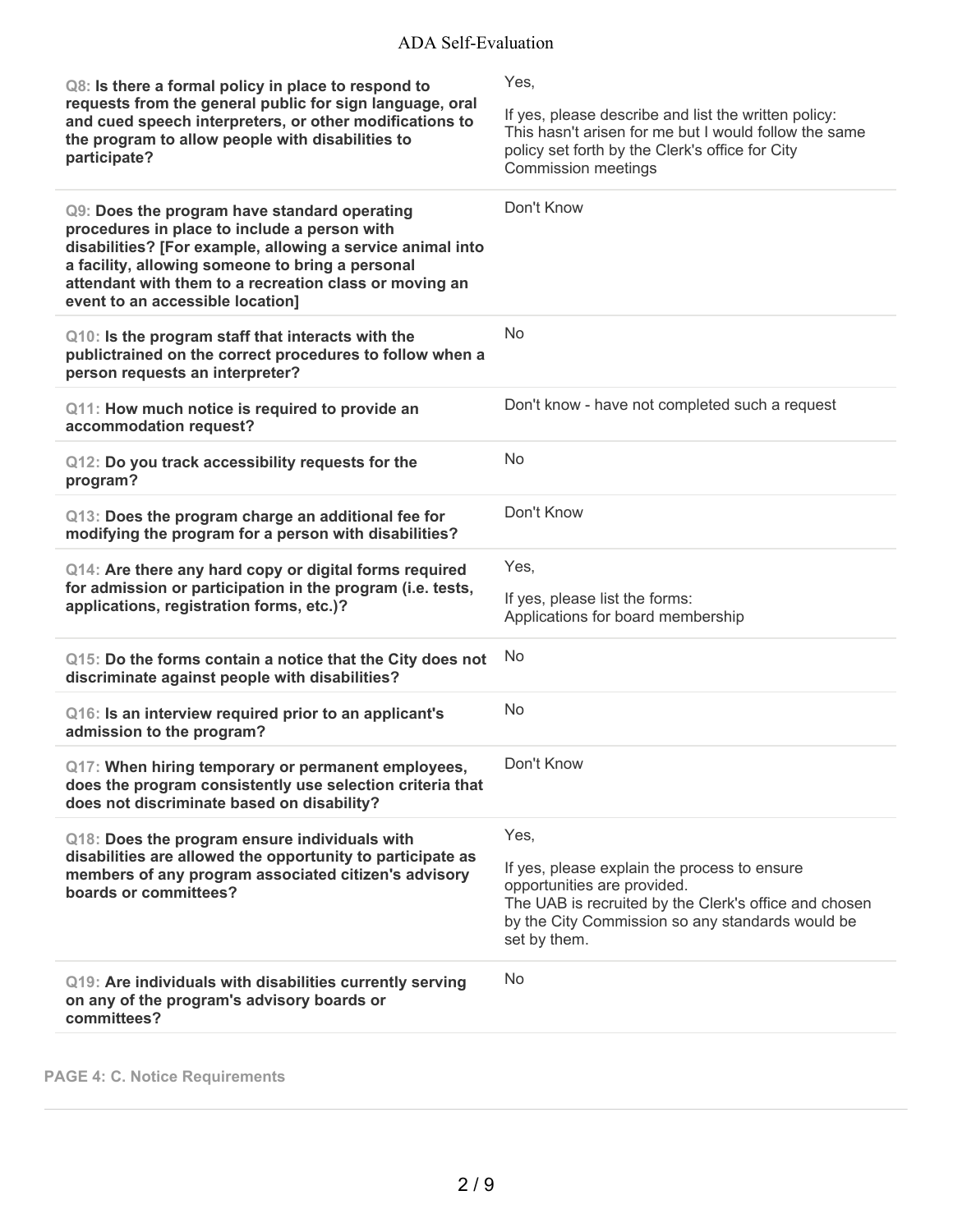| Q20: Is a "Notice under the Americans with Disabilities<br>Act" or a non-discrimination statement made accessible,<br>as needed, to program participants who may be persons<br>with disabilities?                                                                                                                                        | No,<br>If yes, please list all locations where it is available:<br>Since this is an advisory board to the Commission, I<br>looked at the clerk's webpage and didn't see any<br>notices about the ADA.               |
|------------------------------------------------------------------------------------------------------------------------------------------------------------------------------------------------------------------------------------------------------------------------------------------------------------------------------------------|---------------------------------------------------------------------------------------------------------------------------------------------------------------------------------------------------------------------|
| Q21: Does the non-discrimination statement include<br>information about the City's ADA Coordinator and how<br>to contact them or file a grievance?                                                                                                                                                                                       | Respondent skipped this<br>question                                                                                                                                                                                 |
| Q22: Is program staff that regularly interacts with the<br>public familiar with the City's ADA grievance/complaint<br>procedures when an incident of disability discrimination<br>is alleged?                                                                                                                                            | <b>No</b>                                                                                                                                                                                                           |
| Q23: Does the program notify all persons that public<br>meetings, hearings, interviews, and conferences will be<br>held in accessible locations and that adaptive/auxiliary<br>aids (such as assistive listening devices, readers for the<br>blind, pen and paper) will be provided, upon request, to<br>participants with disabilities? | No,<br>If yes, please describe how the notifications are made<br>and how much advance notice is required to provide<br>accommodations.<br>There is a note on the front of the meeting agenda<br>that states         |
| Q24: Is there a formal policy in place to respond to<br>requests from the general public for note takers,<br>computer-assisted real time transcription services, and<br>other auxiliary aids and services for providing effective<br>communication?                                                                                      | If yes, please describe and list the written policy.<br>I'm sure the Clerk's office has one in place. I'm<br>realizing from this survey that as a liaison I need to<br>take it on myself to learn about the policy. |
| <b>PAGE 5: D. Printed Information</b>                                                                                                                                                                                                                                                                                                    |                                                                                                                                                                                                                     |
| Q25: Does the program have printed materials (i.e.                                                                                                                                                                                                                                                                                       | Yes,                                                                                                                                                                                                                |
| forms, newsletters, brochures, calendars, fact sheets)<br>that are made available to the public?                                                                                                                                                                                                                                         | If yes, please describe the printed materials.<br>Agendas, minutes                                                                                                                                                  |
| Q26: Who manages the printed materials?                                                                                                                                                                                                                                                                                                  | My department manages printed material                                                                                                                                                                              |
| Q27: Is there a formal policy in place to respond to<br>requests from the general public for alternate document<br>formats of the printed materials that are made to the<br>public?                                                                                                                                                      | No                                                                                                                                                                                                                  |
| Q28: What types of alternate document formats does the                                                                                                                                                                                                                                                                                   | Electronic Copy (for use with a screen reader),                                                                                                                                                                     |
| program make available when requested? (Check all that<br>apply)                                                                                                                                                                                                                                                                         | Please list other media type(s):<br>The survey will only allow me to check one. Upon<br>request, I will email or US mail an agenda or make a<br>hard copy available for review or pick-up.                          |
| Q29: How much notice is required to provide the<br>alternate document formats?                                                                                                                                                                                                                                                           | 24 hours or less (not including weekends/holidays)                                                                                                                                                                  |
| Q30: Do you track accessibility requests for alternate<br>formats of printed material?                                                                                                                                                                                                                                                   | No                                                                                                                                                                                                                  |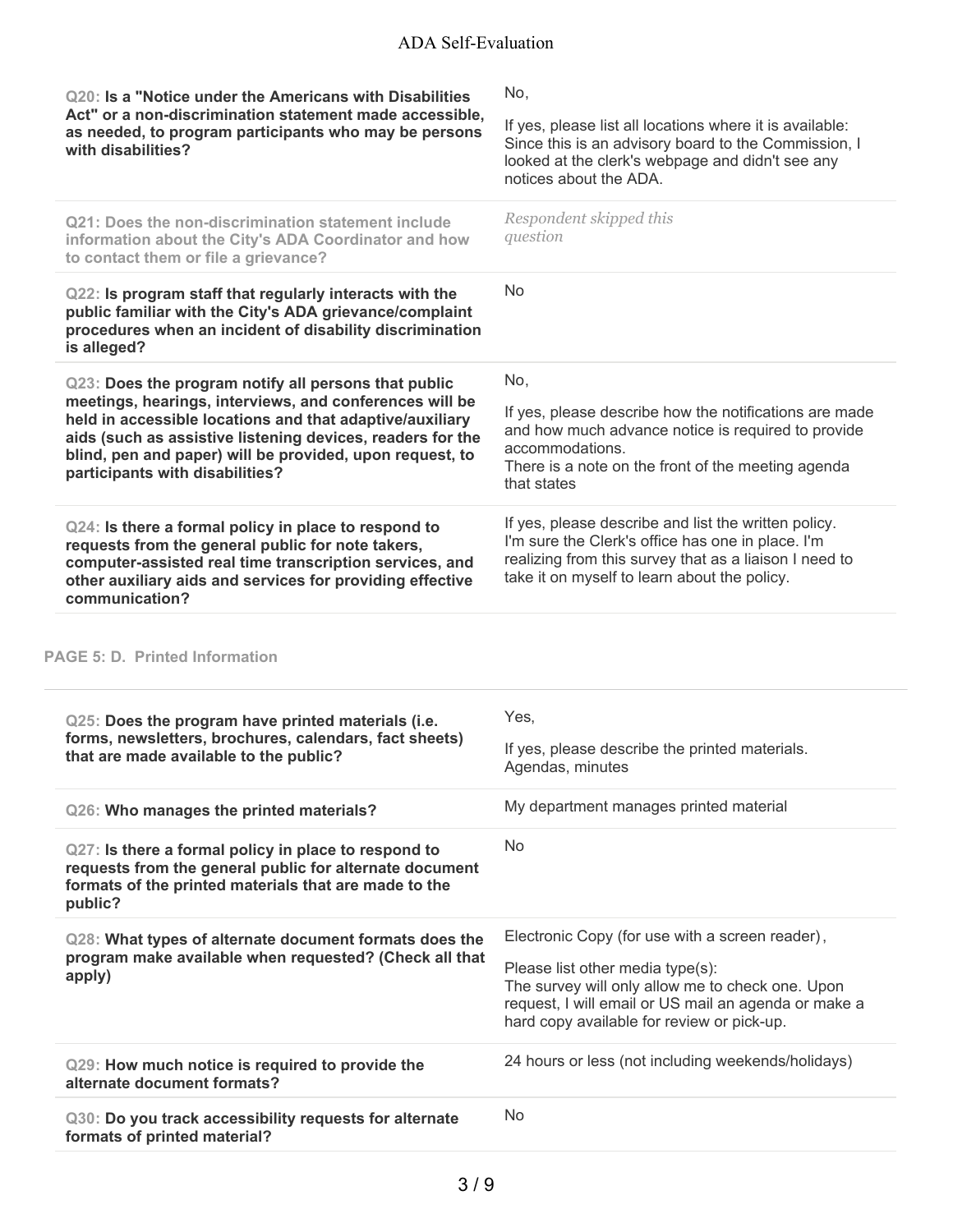| Q31: Does the program charge an additional fee for<br>providing materials in alternative formats for people with<br>disabilities?                                                                              | <b>No</b>                                                                                                                                                                                                                            |
|----------------------------------------------------------------------------------------------------------------------------------------------------------------------------------------------------------------|--------------------------------------------------------------------------------------------------------------------------------------------------------------------------------------------------------------------------------------|
| Q32: Does the program include images of individuals<br>with disabilities in the printed materials and<br>publications?                                                                                         | Do not include any photos of people in print<br>material/publications                                                                                                                                                                |
| <b>PAGE 6: E. Television and Audiovisual Public Information</b>                                                                                                                                                |                                                                                                                                                                                                                                      |
| Q33: Does the program produce audiovisual (film,<br>videotape, television, digital) presentations, or website<br>demonstrations/webinars for the public or provide these<br>types presentations to the public? | Yes,<br>If yes, please list the types of presentations that are<br>provided:<br>Audio and video recordings of the meetings are posted<br>on the City's website                                                                       |
| Q34: Is there a formal policy in place to respond to<br>requests from the general public for accessible<br>audiovisual, televised or online presentations provided<br>to the public?                           | No,<br>If yes, please describe and list the written policy:<br>There's no written policy, but upon request I will<br>provide copies by file drop or on a CD.                                                                         |
| Q35: What types of accessible audio/visual, televised or<br>online presentation formats does the program make<br>available when requested?                                                                     | Captioning,<br>Please list the other formats:<br>The meetings are televised and closed captioning is<br>available. The recordings of the meeting are posted on<br>the City's website along with transcripts and audio<br>recordings. |
| Q36: How much notice is required to provide the<br>accessible presentation formats?                                                                                                                            | 24 hours or less (not including weekends/holidays)                                                                                                                                                                                   |
| Q37: Do you track accessibility requests for accessible<br>presentation formats?                                                                                                                               | No                                                                                                                                                                                                                                   |
| Q38: Does the program charge an additional fee for<br>providing presentations in accessible formats for people<br>with disabilities?                                                                           | No                                                                                                                                                                                                                                   |
| Q39: Do the audio/visual presentations include<br>portrayals of individuals with disabilities?                                                                                                                 | Respondent skipped this<br>question                                                                                                                                                                                                  |
| PAGE 7: F. Website                                                                                                                                                                                             |                                                                                                                                                                                                                                      |
| Q40: Does the program provide information about its                                                                                                                                                            | Yes,                                                                                                                                                                                                                                 |
| offerings to the public on the internet?                                                                                                                                                                       | If yes, please list the URL: www.cityofgainesville.org                                                                                                                                                                               |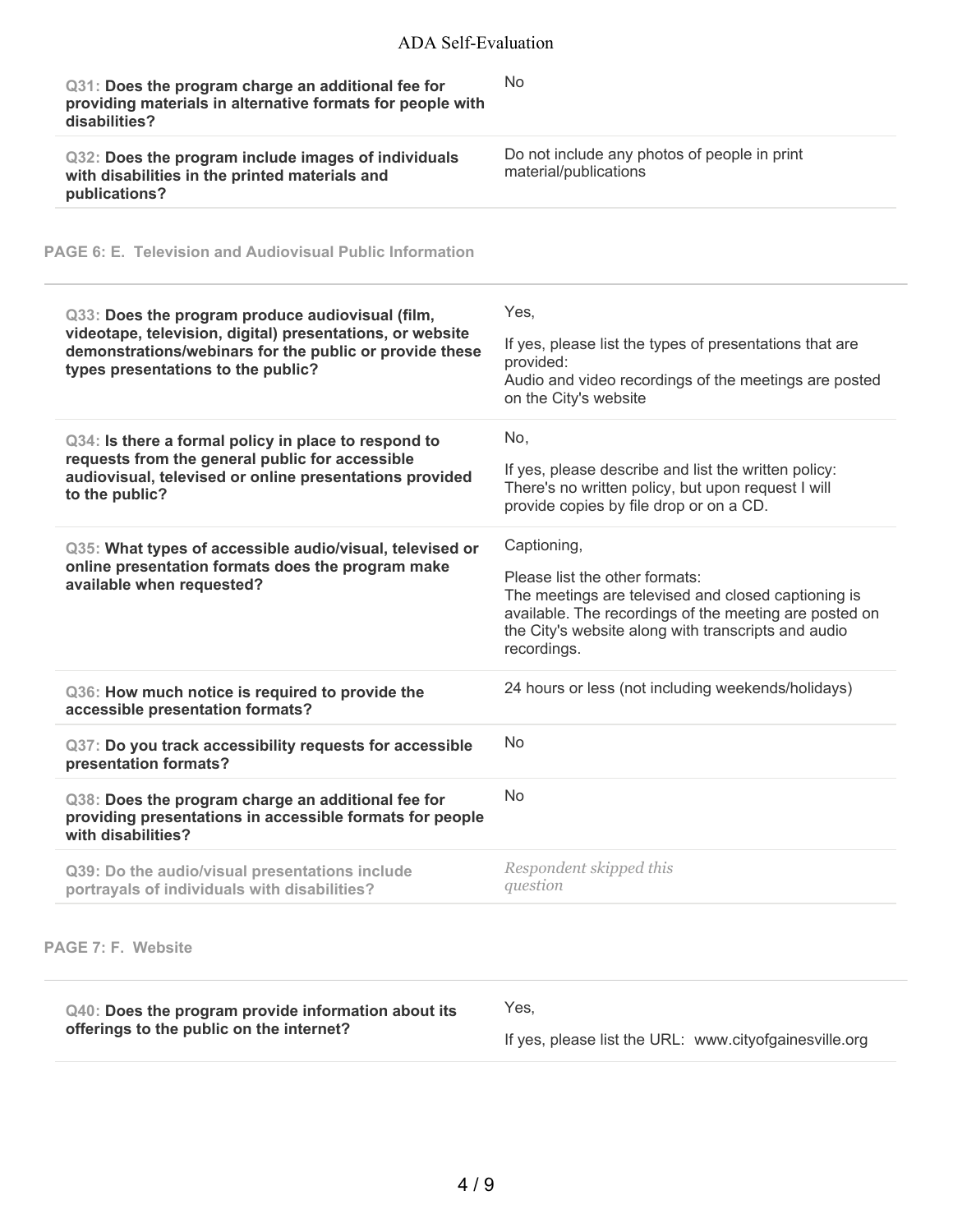# ADA Self-Evaluation

| Q41: What information is provided on the internet?<br>Please describe briefly:                                                                                                                                                                                                                                                                | The Utility Advisory Board is listed on the City's<br>website under Boards and Committees with<br>information about membership and how to<br>apply |
|-----------------------------------------------------------------------------------------------------------------------------------------------------------------------------------------------------------------------------------------------------------------------------------------------------------------------------------------------|----------------------------------------------------------------------------------------------------------------------------------------------------|
| Q42: Does the webpage(s) include information about the<br>accessibility of the facilities (parking, bathrooms,<br>assistive listening devices, etc.) where the program is<br>offered?                                                                                                                                                         | Don't Know                                                                                                                                         |
| Q43: Who manages the information regarding the<br>facilities, programs and services provided on the<br>internet?                                                                                                                                                                                                                              | Webpage(s) content is managed centrally                                                                                                            |
| Q44: Does the website home page include easily<br>locatable information, including a telephone number and<br>email address, for use in reporting website accessibility<br>problems and requesting accessible services and<br>information?                                                                                                     | <b>No</b>                                                                                                                                          |
| Q45: Do all links have a text description that can be read<br>by a screen reader (not just a graphic or "click here")?                                                                                                                                                                                                                        | Don't Know                                                                                                                                         |
| Q46: Do all the photographs, maps, graphics and other<br>images on the webpages currently have HTML tags<br>(such as an "alt" tag or a long description tag) with text<br>equivalents of the material being visually conveyed?                                                                                                                | Don't Know                                                                                                                                         |
| Q47: Are all the documents posted on the webpages<br>available in HTML or other text-based format (for<br>example rich text format (RTF) or word processing<br>format), even if they are also provided in another format,<br>such as Portable Document Format (PDF)?                                                                          | Don't Know                                                                                                                                         |
| Q48: If a webpage has data charts or tables, is HTML<br>used to associate all data cells with column and row<br>identifiers?                                                                                                                                                                                                                  | Don't Know                                                                                                                                         |
| Q49: Do all video files available on the webpages have<br>audio descriptions of what is being displayed to provide<br>access to visually conveyed information for people who<br>are blind or have low vision?                                                                                                                                 | <b>No</b>                                                                                                                                          |
| Q50: Do all video files on the webpages have written<br>captions of spoken communication to provide access to<br>people who are deaf or hard of hearing?                                                                                                                                                                                      | Yes                                                                                                                                                |
| Q51: Does the top of each page with navigation links<br>have a "skip navigation" link?[This feature directs<br>screen readers to bypass the row of navigation links and<br>start at the webpage content, thus enabling people who<br>use screen readers to avoid having to listen to all the<br>links each time they add more to a new page.] | Don't Know                                                                                                                                         |
| Q52: Is the webpage content regularly (at least annually)<br>tested for accessibility to ensure it is usable by people<br>with disabilities, including those who use speaking<br>browsers?                                                                                                                                                    | Don't Know                                                                                                                                         |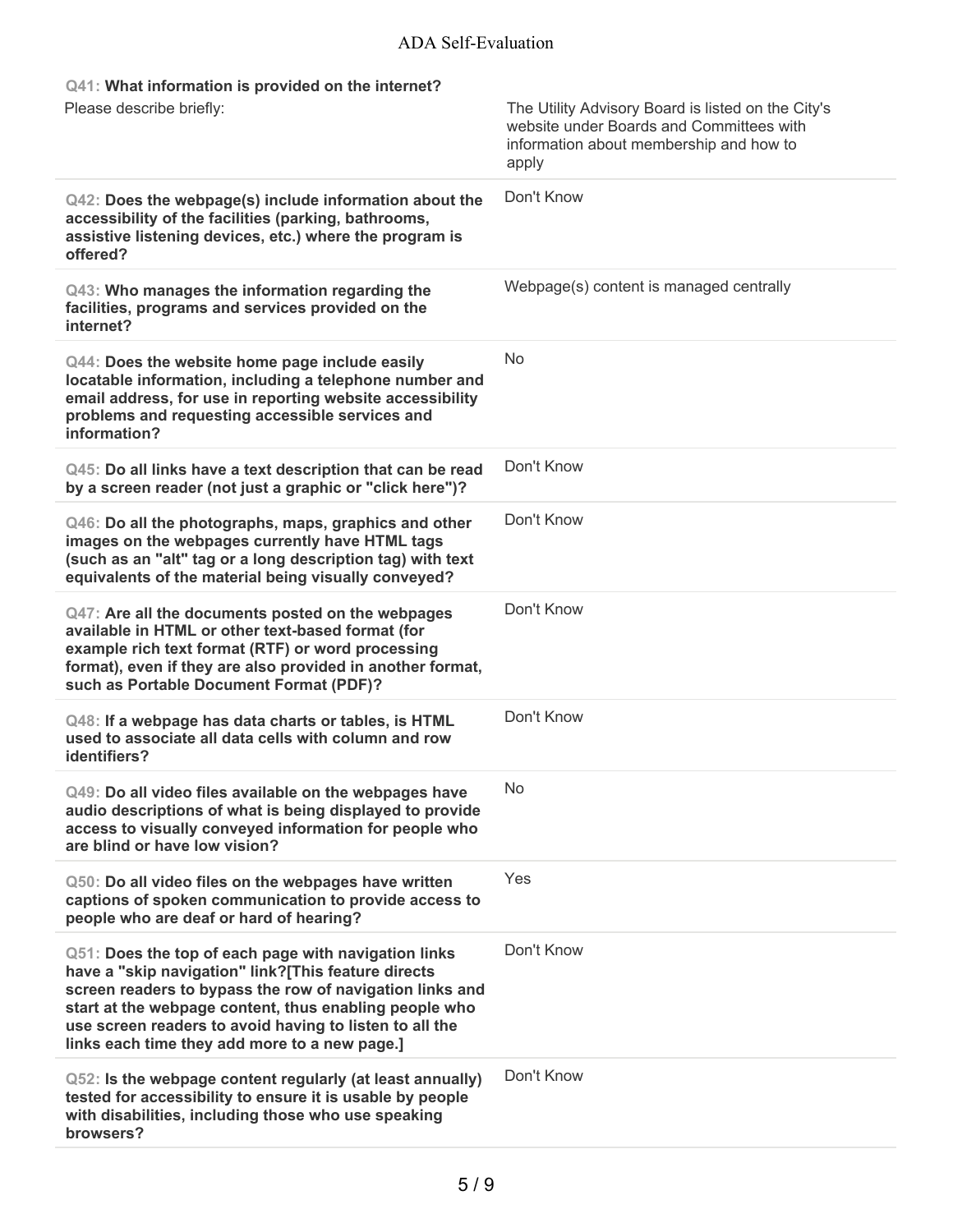## ADA Self-Evaluation

| Q53: Is there a formal policy established to<br>ensurewebpages will be accessible?                                                                                                                                                              | Don't Know                                                                    |
|-------------------------------------------------------------------------------------------------------------------------------------------------------------------------------------------------------------------------------------------------|-------------------------------------------------------------------------------|
| Q54: Is the policy posted on the webpage, where it can<br>be easily located?                                                                                                                                                                    | Don't Know                                                                    |
| Q55: Is there a standard operating procedure in place to<br>ensure that new and modified webpages and content are<br>accessible?                                                                                                                | Don't Know                                                                    |
| Q56: Does the in-house communications staff and<br>department contacts responsible for webpage content<br>development receive training on the guidelines for<br>website accessibility?                                                          | Don't Know                                                                    |
| <b>PAGE 8: G. Public Telephones and Communication Devices</b>                                                                                                                                                                                   |                                                                               |
| Q57: Does the program's main public access number<br>have an automated phone menu service (i.e. press 1 for<br>, press 2 for)?                                                                                                                  | No.                                                                           |
| Q58: If yes, does the system offer a simple, 1-step way<br>for a caller to bypass the menu and speak directly with a<br>staff person during regular business hours?                                                                             | Respondent skipped this<br>question                                           |
| Q59: What tools does the program use to communicate<br>by phone with people with speech or hearing<br>difficulties?                                                                                                                             | Text-telephone (TTY/TTD)                                                      |
| Q60: Does the program publish the City's TTY (text<br>telephone) relay service in all materials where a phone<br>number is listed?                                                                                                              | Yes                                                                           |
| Q61: If a third-party "Relay" system is used, does<br>program staff receive training on how to place a Relay<br>call to a customer, as well as receive one?                                                                                     | Don't Know                                                                    |
| PAGE 9: H. Accessible/Adaptive Equipment                                                                                                                                                                                                        |                                                                               |
| Q62: Does the program allow members of the public to<br>use electronic equipment such as copy machines or<br>computer terminals?                                                                                                                | N <sub>o</sub>                                                                |
| Q63: Does the program ensure that the electronic<br>equipment is accessible to and usable by individuals<br>with disabilities (For example, is a public computer<br>terminal provided on a lowered counter or in an<br>accessible workstation)? | If yes, please describe how the equipment is made<br>accessible.<br><b>NA</b> |
| Q64: Are auxiliary aids (such as a moveable light<br>source, adjustable worktable levels, paper and pen, etc.)<br>provided to assist persons with disabilities?                                                                                 | If yes, please describe: NA                                                   |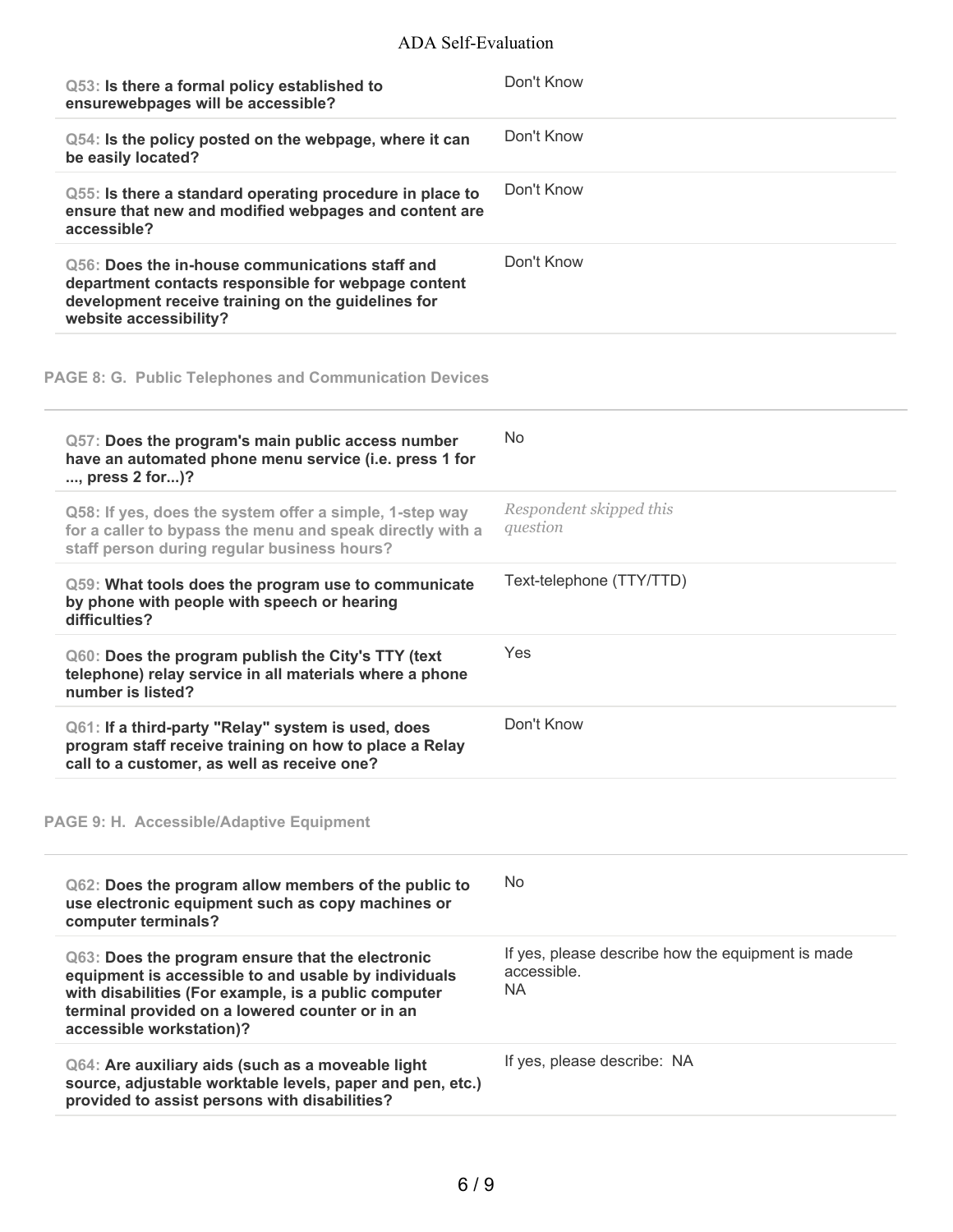|                                                                                                                                                                                                                              | Q65: Does the program hold public meetings, hearings<br>or conferences?                                                                                                                       |
|------------------------------------------------------------------------------------------------------------------------------------------------------------------------------------------------------------------------------|-----------------------------------------------------------------------------------------------------------------------------------------------------------------------------------------------|
|                                                                                                                                                                                                                              | Q66: Does the program require that public meetings,<br>hearing, and conferences be held in accessible<br>locations?                                                                           |
|                                                                                                                                                                                                                              | Q67: Do all printed or electronic materials about                                                                                                                                             |
| If yes, please describe the instructions provided and<br>how much advance notice is required to provide<br>accommodations:<br>The info is listed on the front of the meeting agenda.<br>Two business days notice is required | program-sponsored/hosted public events, public<br>meetings, public hearings, or public appearances by and<br>with City officials include instructions about how to<br>request accommodations? |
| Other (please list) I don't know.                                                                                                                                                                                            | Q68: If yes, what types of accommodations can the<br>program provide to the public when requested?                                                                                            |
|                                                                                                                                                                                                                              | Q69: How many Assistive listening devices are made<br>available for public meetings?                                                                                                          |
|                                                                                                                                                                                                                              | Q70: Does the program charge an additional fee for<br>providing accommodations for people with disabilities?                                                                                  |
|                                                                                                                                                                                                                              | <b>PAGE 11: J. Transportation Services</b>                                                                                                                                                    |
|                                                                                                                                                                                                                              | Q71: Does the program provide transportation to<br>volunteers, visitor, or program participants?                                                                                              |
|                                                                                                                                                                                                                              | Q72: Does the program have procedures to make<br>transportation accessible to persons who have visual,<br>hearing, mobility and learning disabilities?                                        |
|                                                                                                                                                                                                                              | PAGE 12: K. Tours and Trips                                                                                                                                                                   |
|                                                                                                                                                                                                                              | Q73: Does the program provide facility tours or organize<br>trips for members of the pubic?                                                                                                   |
| If yes, please identify the disability and procedures to<br>make the transportation accessible:                                                                                                                              | Q74: Does the program have procedures to make the<br>tours and trips accessible to individuals who have<br>visual, hearing, mobility and learning disabilities?                               |
|                                                                                                                                                                                                                              |                                                                                                                                                                                               |

**PAGE 13: L. Use of Consultants and Contractors**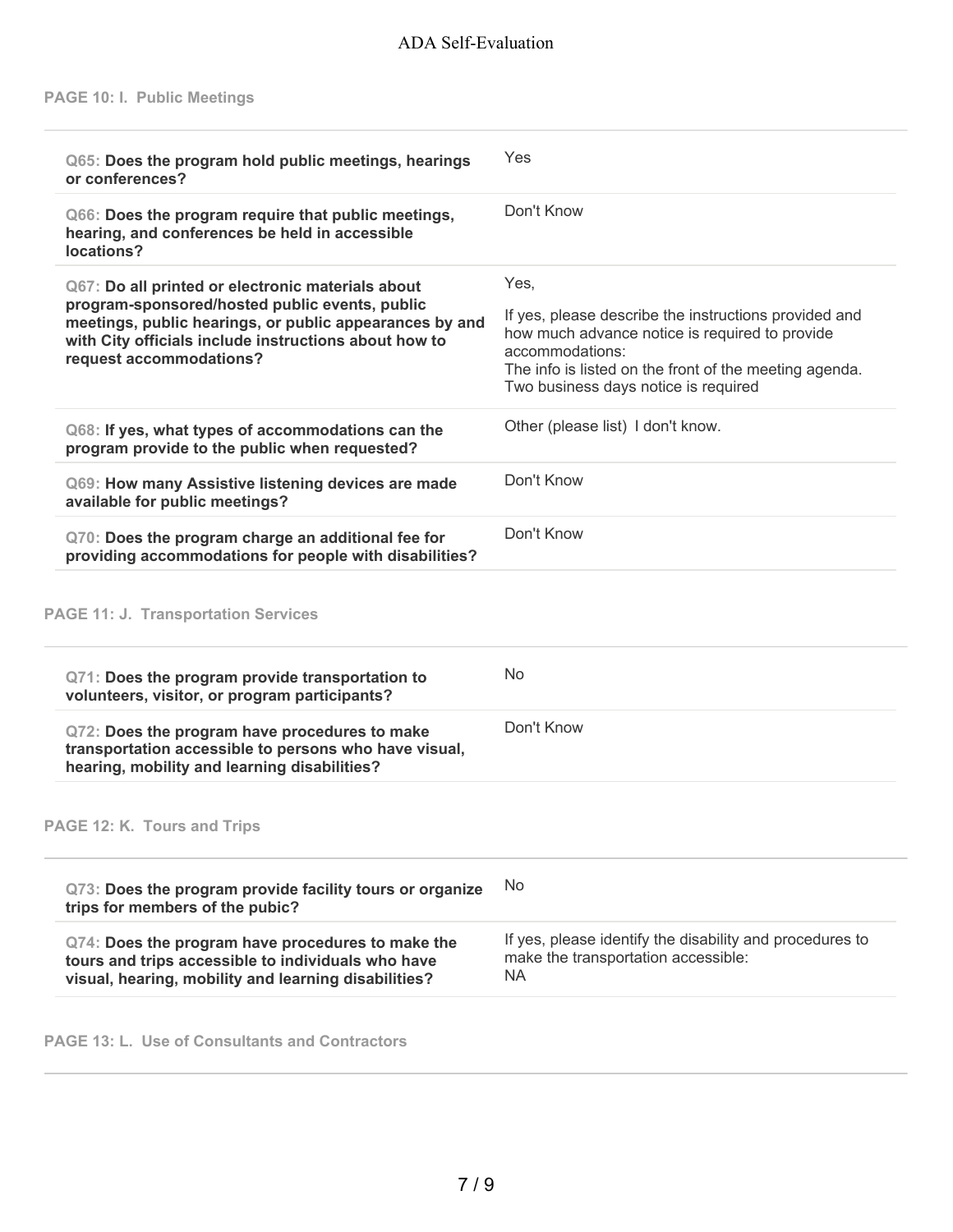| Q75: Are consultants or contractors who bid on capital<br>projects or other contractual work for the program<br>required to signstatements attesting to their intent to<br>comply with the ADA?                              | N/A                                                                                                                                                                                                                                                                                                                |
|------------------------------------------------------------------------------------------------------------------------------------------------------------------------------------------------------------------------------|--------------------------------------------------------------------------------------------------------------------------------------------------------------------------------------------------------------------------------------------------------------------------------------------------------------------|
| Q76: Does program staff monitorconsultants or<br>contractors obligations to facilitate participation of<br>individuals with disabilities?                                                                                    | Other (please specify) NA                                                                                                                                                                                                                                                                                          |
| Q77: When selecting contractors or vendors, does the<br>program use criteria that does not discriminate based on<br>ability?                                                                                                 | If yes, please describe: NA                                                                                                                                                                                                                                                                                        |
| <b>PAGE 14: M. Emergency Evaluation Procedures</b>                                                                                                                                                                           |                                                                                                                                                                                                                                                                                                                    |
| Q78: Does program staff have a plan or procedures in<br>place that describe how to evacuate people with<br>disabilities from the program facility during an<br>emergency?                                                    | Don't Know                                                                                                                                                                                                                                                                                                         |
| Q79: If yes, isstaff at each program facility trained to<br>carry out the instructions of the plan or procedures?                                                                                                            | Don't Know                                                                                                                                                                                                                                                                                                         |
| Q80: Is the evacuation plan or instructions posted in a<br>visible and accessible area of each floor in all programs<br>and public facilities?                                                                               | Don't Know                                                                                                                                                                                                                                                                                                         |
| PAGE 15: N. Special Events and Private Events on City Property                                                                                                                                                               |                                                                                                                                                                                                                                                                                                                    |
| Q81: Does program staff notify both private entities and<br>staff of their obligations to facilitate participation of<br>individuals with disabilities in those special events or<br>private events held on public property? | Other (please specify)<br>As a staff liaison, I was trained by the liaison before<br>me. I've never received any training from the Clerk's<br>office. They will answer specific questions if I ask, but<br>the questions in this survey have not arisen in my<br>experience and it didn't occur to me to ask them. |
| PAGE 16: O. Training and Staffing                                                                                                                                                                                            |                                                                                                                                                                                                                                                                                                                    |
| Q82: Does the program provide full and equal access to<br>ALL its participants, regardless of ability?                                                                                                                       | Don't Know                                                                                                                                                                                                                                                                                                         |
| Q83: How is program staff that have contact with the public informed of the department's obligations and<br>policies that enables persons with disabilities to participate in the program?                                   |                                                                                                                                                                                                                                                                                                                    |
| See my answer to question 81.                                                                                                                                                                                                |                                                                                                                                                                                                                                                                                                                    |
| Q84: Does the program staff who maintain contact with<br>the public receive training on interacting with people<br>with disabilities?                                                                                        | No, staff did not receive training                                                                                                                                                                                                                                                                                 |